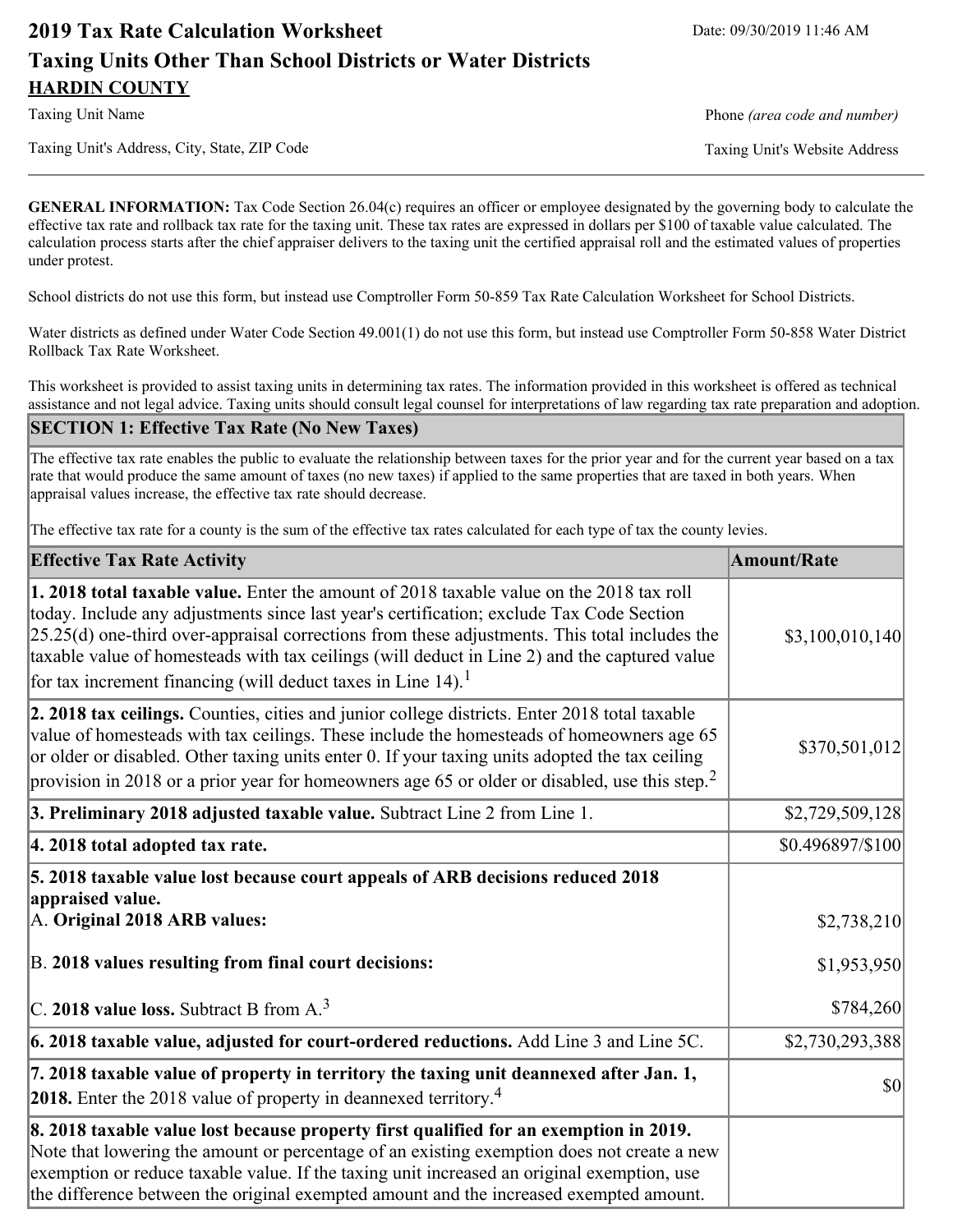| Do not include value lost due to freeport or goods-in-transit exemptions.                                                                                                                                                                                                                                                                                                                                              |                 |
|------------------------------------------------------------------------------------------------------------------------------------------------------------------------------------------------------------------------------------------------------------------------------------------------------------------------------------------------------------------------------------------------------------------------|-----------------|
| A. Absolute exemptions. Use 2018 market value:                                                                                                                                                                                                                                                                                                                                                                         | \$1,085,430     |
| B. Partial exemptions. 2019 exemption amount or 2019 percentage exemption times 2018<br>value:                                                                                                                                                                                                                                                                                                                         | \$5,626,740     |
| C. Value loss. Add A and $B^5$ .                                                                                                                                                                                                                                                                                                                                                                                       | \$6,712,170     |
| 9. 2018 taxable value lost because property first qualified for agricultural appraisal (1-<br>d or 1-d-1), timber appraisal, recreational/scenic appraisal or public access airport<br>special appraisal in 2019. Use only properties that qualified in 2019 for the first time; do<br>not use properties that qualified in 2018.                                                                                      |                 |
| A. 2018 market value:                                                                                                                                                                                                                                                                                                                                                                                                  | $ 10\rangle$    |
| B. 2019 productivity or special appraised value:                                                                                                                                                                                                                                                                                                                                                                       | \$0             |
| C. Value loss. Subtract B from $A6$                                                                                                                                                                                                                                                                                                                                                                                    | \$0             |
| 10. Total adjustments for lost value. Add lines 7, 8C and 9C.                                                                                                                                                                                                                                                                                                                                                          | \$6,712,170     |
| 11. 2018 adjusted taxable value. Subtract Line 10 from Line 6.                                                                                                                                                                                                                                                                                                                                                         | \$2,723,581,218 |
| 12. Adjusted 2018 taxes. Multiply Line 4 by Line 11 and divide by \$100.                                                                                                                                                                                                                                                                                                                                               | \$13,533,393    |
| 13. Taxes refunded for years preceding tax year 2018. Enter the amount of taxes refunded<br>by the taxing unit for tax years preceding tax year 2018. Types of refunds include court<br>decisions, Tax Code Section 25.25(b) and (c) corrections and Tax Code Section 31.11<br>payment errors. Do not include refunds for tax year 2018. This line applies only to tax years<br>preceding tax year $2018$ <sup>7</sup> | \$96,083        |
| 14. Taxes in tax increment financing (TIF) for tax year 2018. Enter the amount of taxes<br>paid into the tax increment fund for a reinvestment zone as agreed by the taxing unit. If the<br>taxing unit has no 2019 captured appraised value in Line 16D, enter 0.8                                                                                                                                                    | $ 10\rangle$    |
| 15. Adjusted 2018 taxes with refunds and TIF adjustment. Add Lines 12 and 13, subtract<br>Line $149$                                                                                                                                                                                                                                                                                                                   | \$13,629,476    |
| 16. Total 2019 taxable value on the 2019 certified appraisal roll today. This value<br>includes only certified values and includes the total taxable value of homesteads with tax<br>ceilings (will deduct in Line 18). These homesteads include homeowners age 65 or older or<br>disabled. $10$                                                                                                                       |                 |
| A. Certified values:                                                                                                                                                                                                                                                                                                                                                                                                   | \$3,389,578,069 |
| B. Counties: Include railroad rolling stock values certified by the Comptroller's office:                                                                                                                                                                                                                                                                                                                              | \$15,402,008    |
| C. Pollution control and energy storage system exemption: Deduct the value of property<br>exempted for the current tax year for the first time as pollution control or energy storage<br>system property:                                                                                                                                                                                                              | \$0             |
| D. Tax increment financing: Deduct the 2019 captured appraised value of property taxable<br>by a taxing unit in a tax increment financing zone for which the 2019 taxes will be deposited<br>into the tax increment fund. Do not include any new property value that will be included in<br>Line 21 below. $11$                                                                                                        | \$0             |
| <b>E. Total 2019 value.</b> Add A and B, then subtract C and D.                                                                                                                                                                                                                                                                                                                                                        | \$3,404,980,077 |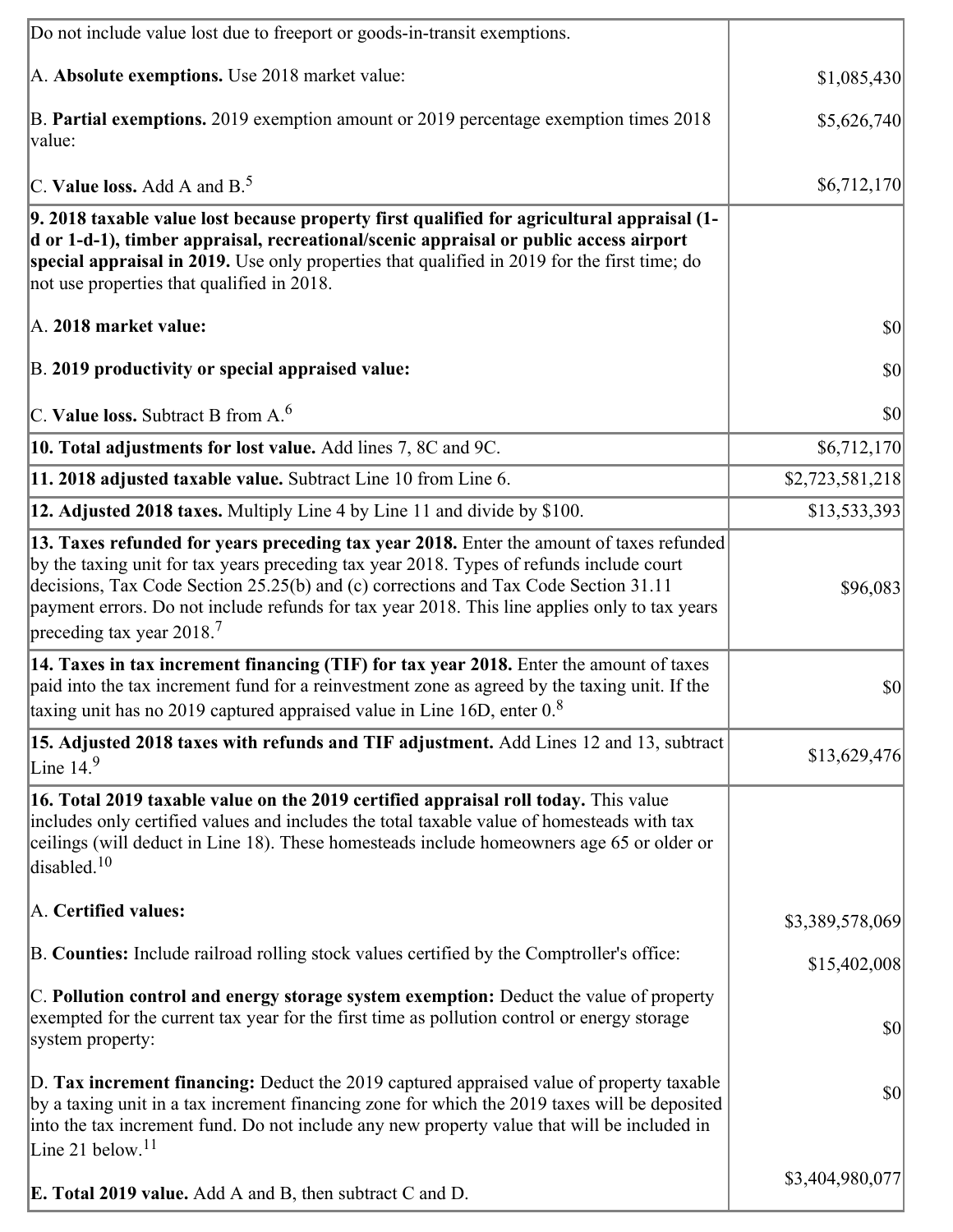| $ 17$ . Total value of properties under protest or not included on certified appraisal roll. <sup>12</sup><br>A. 2019 taxable value of properties under protest. The chief appraiser certifies a list of<br>properties still under ARB protest. The list shows the appraisal district's value and the                                                                                                                                                                                                                                                                                                                                                                                                                    | \$30,235,489      |
|--------------------------------------------------------------------------------------------------------------------------------------------------------------------------------------------------------------------------------------------------------------------------------------------------------------------------------------------------------------------------------------------------------------------------------------------------------------------------------------------------------------------------------------------------------------------------------------------------------------------------------------------------------------------------------------------------------------------------|-------------------|
| taxpayer's claimed value, if any, or an estimate of the value if the taxpayer wins. For each of<br>the properties under protest, use the lowest of these values. Enter the total value. <sup>13</sup>                                                                                                                                                                                                                                                                                                                                                                                                                                                                                                                    |                   |
| B. 2019 value of properties not under protest or included on certified appraisal roll.<br>The chief appraiser gives taxing units a list of those taxable properties that the chief<br>appraiser knows about, but are not included in the appraisal roll certification. These<br>properties also are not on the list of properties that are still under protest. On this list of<br>properties, the chief appraiser includes the market value, appraised value and exemptions for<br>the preceding year and a reasonable estimate of the market value, appraised value and<br>exemptions for the current year. Use the lower market, appraised or taxable value (as<br>appropriate). Enter the total value. <sup>14</sup> | $ 10\rangle$      |
| C. Total value under protest or not certified: Add A and B.                                                                                                                                                                                                                                                                                                                                                                                                                                                                                                                                                                                                                                                              | \$30,235,489      |
| 18. 2019 tax ceilings. Counties, cities and junior colleges enter 2019 total taxable value of<br>homesteads with tax ceilings. These include the homesteads of homeowners age 65 or older<br>or disabled. Other taxing units enter 0. If your taxing units adopted the tax ceiling provision<br>in 2018 or a prior year for homeowners age 65 or older or disabled, use this step. <sup>15</sup>                                                                                                                                                                                                                                                                                                                         | \$408,157,717     |
| 19. 2019 total taxable value. Add Lines 16E and 17C. Subtract Line 18.                                                                                                                                                                                                                                                                                                                                                                                                                                                                                                                                                                                                                                                   | \$3,027,057,849   |
| 20. Total 2019 taxable value of properties in territory annexed after Jan. 1, 2018.<br>Include both real and personal property. Enter the 2019 value of property in territory<br>annexed. <sup>16</sup>                                                                                                                                                                                                                                                                                                                                                                                                                                                                                                                  | $ 10\rangle$      |
| 21. Total 2019 taxable value of new improvements and new personal property located<br>in new improvements. New means the item was not on the appraisal roll in 2018. An<br>improvement is a building, structure, fixture or fence erected on or affixed to land. New<br>additions to existing improvements may be included if the appraised value can be<br>determined. New personal property in a new improvement must have been brought into the<br>taxing unit after Jan. 1, 2018, and be located in a new improvement. New improvements do<br>include property on which a tax abatement agreement has expired for $2019$ . <sup>17</sup>                                                                             | \$75,434,585      |
| 22. Total adjustments to the 2019 taxable value. Add Lines 20 and 21.                                                                                                                                                                                                                                                                                                                                                                                                                                                                                                                                                                                                                                                    | \$75,434,585      |
| 23. 2019 adjusted taxable value. Subtract Line 22 from Line 19.                                                                                                                                                                                                                                                                                                                                                                                                                                                                                                                                                                                                                                                          | \$2,951,623,264   |
| 24. 2019 effective tax rate. Divide Line 15 by Line 23 and multiply by $$100.18$                                                                                                                                                                                                                                                                                                                                                                                                                                                                                                                                                                                                                                         | \$0.461762/\$100  |
| 25. COUNTIES ONLY. Add together the effective tax rates for each type of tax the county<br>levies. The total is the 2019 county effective tax rate. <sup>19</sup>                                                                                                                                                                                                                                                                                                                                                                                                                                                                                                                                                        | $$0.543635/\$100$ |

- 
- <sup>1</sup>Tex. Tax Code Section 26.012(14) <sup>9</sup>Tex. Tax Code Section 26.012(13) <sup>9</sup>Tex. Tax Code Section 26.012
- <sup>2</sup>Tex. Tax Code Section 26.012(14) <sup>10</sup>Tex. Tax Code Section 26.012<br><sup>3</sup>Tex. Tax Code Section 26.03(c) <sup>11</sup>Tex. Tax Code Section 26.03(c)
	-
- ${}^{3}$ Tex. Tax Code Section 26.012(13)<br> ${}^{4}$ Tex. Tax Code Section 26.012(15)
- <sup>12</sup>Tex. Tax Code Section 26.01(c) and (d) <sup>13</sup>Tex. Tax Code Section 26.01(c) <sup>5</sup>Tex. Tax Code Section 26.012(15) <sup>13</sup>Tex. Tax Code Section 26.01(c)<br><sup>6</sup>Tex. Tax Code Section 26.012(15) <sup>14</sup>Tex. Tax Code Section 26.01(d)
	-
- <sup>6</sup>Tex. Tax Code Section 26.012(15) <sup>14</sup>Tex. Tax Code Section 26.01(d)<br><sup>7</sup>Tex. Tax Code Section 26.012(13) <sup>15</sup>Tex. Tax Code Section 26.012(6)
- $7$ Tex. Tax Code Section 26.012(13)<br><sup>8</sup>Tex. Tax Code Section 26.03(c)
- $16$ Tex. Tax Code Section 26.012(17)
-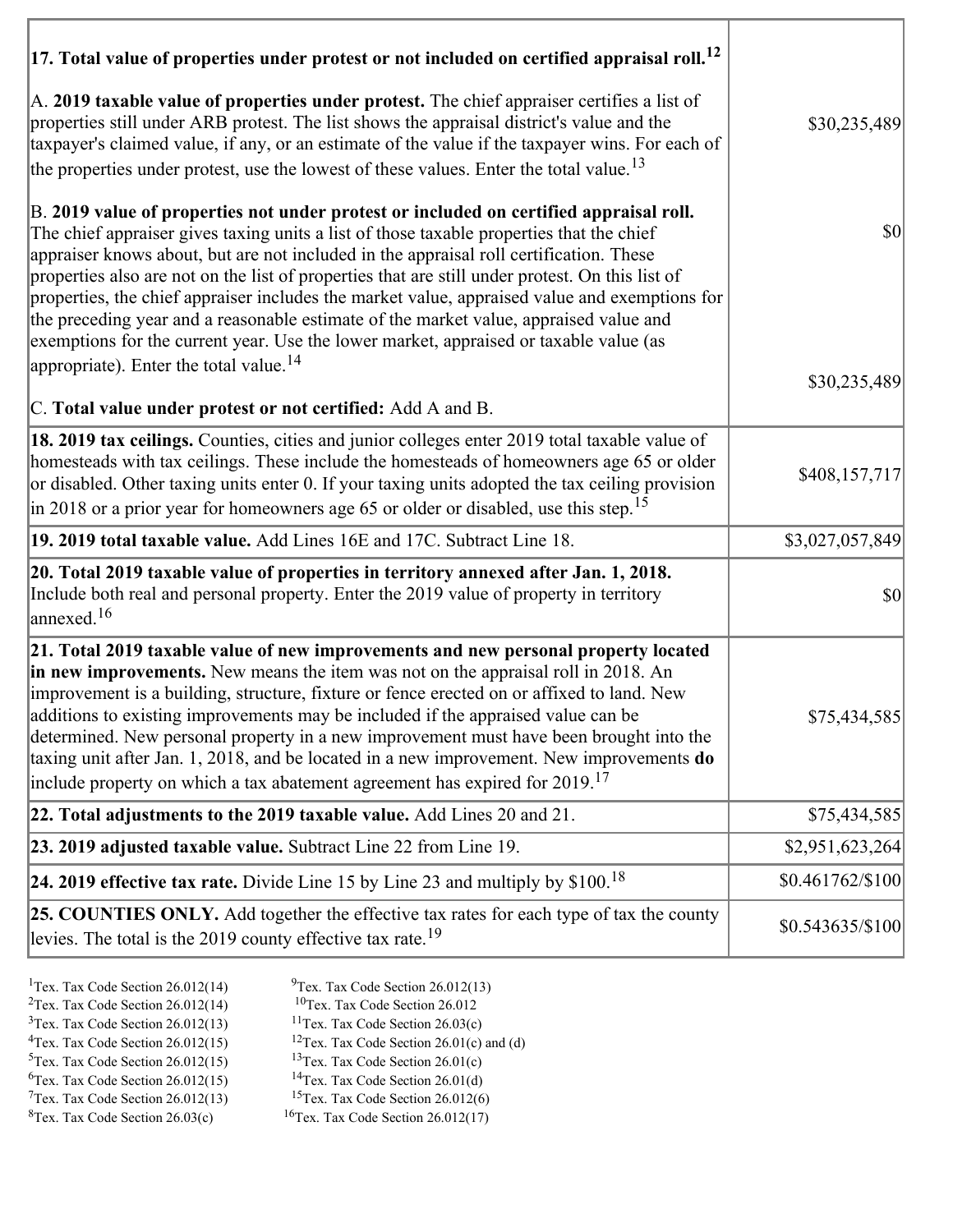## **SECTION 2: Rollback Tax Rate**

The rollback tax rate is split into two separate rates:

- 1. **Maintenance and Operations (M&O):** The M&O portion is the tax rate that is needed to raise the same amount of taxes that the taxing unit levied in the prior year plus eight percent. This rate accounts for such things as salaries, utilities and day-to-day operations.
- 2. **Debt:** The debt tax rate includes the debt service necessary to pay the taxing unit's debt payments in the coming year. This rate accounts for principal and interest on bonds and other debt secured by property tax revenue.

The rollback tax rate for a county is the sum of the rollback tax rates calculated for each type of tax the county levies. In most cases the rollback tax rate exceeds the effective tax rate, but occasionally decreases in a taxing unit's debt service will cause the effective tax rate to be higher than the rollback tax rate.

| <b>Rollback Tax Rate Activity</b>                                                                                                                                                                                                                                                                                                                                                                                                                                                                                                                                                                                                                                       | <b>Amount/Rate</b> |
|-------------------------------------------------------------------------------------------------------------------------------------------------------------------------------------------------------------------------------------------------------------------------------------------------------------------------------------------------------------------------------------------------------------------------------------------------------------------------------------------------------------------------------------------------------------------------------------------------------------------------------------------------------------------------|--------------------|
| 26. 2018 maintenance and operations ( $M&O$ ) tax rate.                                                                                                                                                                                                                                                                                                                                                                                                                                                                                                                                                                                                                 | \$0.485760/\$100   |
| 27. 2018 adjusted taxable value. Enter the amount from Line 11.                                                                                                                                                                                                                                                                                                                                                                                                                                                                                                                                                                                                         | \$2,723,581,218    |
| 28. 2018 M&O taxes.                                                                                                                                                                                                                                                                                                                                                                                                                                                                                                                                                                                                                                                     |                    |
| A. Multiply Line 26 by Line 27 and divide by $$100$ .                                                                                                                                                                                                                                                                                                                                                                                                                                                                                                                                                                                                                   | \$13,230,068       |
| B. Cities, counties and hospital districts with additional sales tax: Amount of additional<br>sales tax collected and spent on M&O expenses in 2018. Enter amount from full year's sales<br>tax revenue spent for M&O in 2018 fiscal year, if any. Other taxing units enter 0. Counties<br>exclude any amount that was spent for economic development grants from the amount of<br>sales tax spent.                                                                                                                                                                                                                                                                     | <b>\$0</b>         |
| C. Counties: Enter the amount for the state criminal justice mandate. If second or later year,<br>the amount is for increased cost above last year's amount. Other taxing units enter 0.                                                                                                                                                                                                                                                                                                                                                                                                                                                                                | \$10,955           |
| D. Transferring function: If discontinuing all of a department, function or activity and<br>transferring it to another taxing unit by written contract, enter the amount spent by the taxing<br>unit discontinuing the function in the 12 months preceding the month of this calculation. If<br>the taxing unit did not operate this function for this 12-month period, use the amount spent<br>in the last full fiscal year in which the taxing unit operated the function. The taxing unit<br>discontinuing the function will subtract this amount in H below. The taxing unit receiving<br>the function will add this amount in H below. Other taxing units enter 0. | $ 10\rangle$       |
| E. Taxes refunded for years preceding tax year 2018: Enter the amount of M&O taxes<br>refunded in the preceding year for taxes before that year. Types of refunds include court<br>decisions, Tax Code Section 25.25(b) and (c) corrections and Section 31.11 payment errors.<br>Do not include refunds for tax year 2018. This line applies only to tax years preceding tax<br> year 2018.                                                                                                                                                                                                                                                                             | \$93,929           |
| F. Enhanced indigent health care expenditures: Enter the increased amount for the<br>current year's enhanced indigent health care expenditures above the preceding tax year's<br>enhanced indigent health care expenditures, less any state assistance.                                                                                                                                                                                                                                                                                                                                                                                                                 | <b>\$0</b>         |
| G. Taxes in TIF: Enter the amount of taxes paid into the tax increment fund for a<br>reinvestment zone as agreed by the taxing unit. If the taxing unit has no 2019 captured<br>appraised value in Line 16D, enter 0.                                                                                                                                                                                                                                                                                                                                                                                                                                                   | $ 10\rangle$       |
| H. Adjusted M&O Taxes. Add A, B, C, E and F. For taxing unit with D, subtract if<br>discontinuing function and add if receiving function. Subtract G.                                                                                                                                                                                                                                                                                                                                                                                                                                                                                                                   | \$13,334,952       |
| 29. 2019 adjusted taxable value. Enter Line 23 from the Effective Tax Rate Worksheet.                                                                                                                                                                                                                                                                                                                                                                                                                                                                                                                                                                                   | \$2,951,623,264    |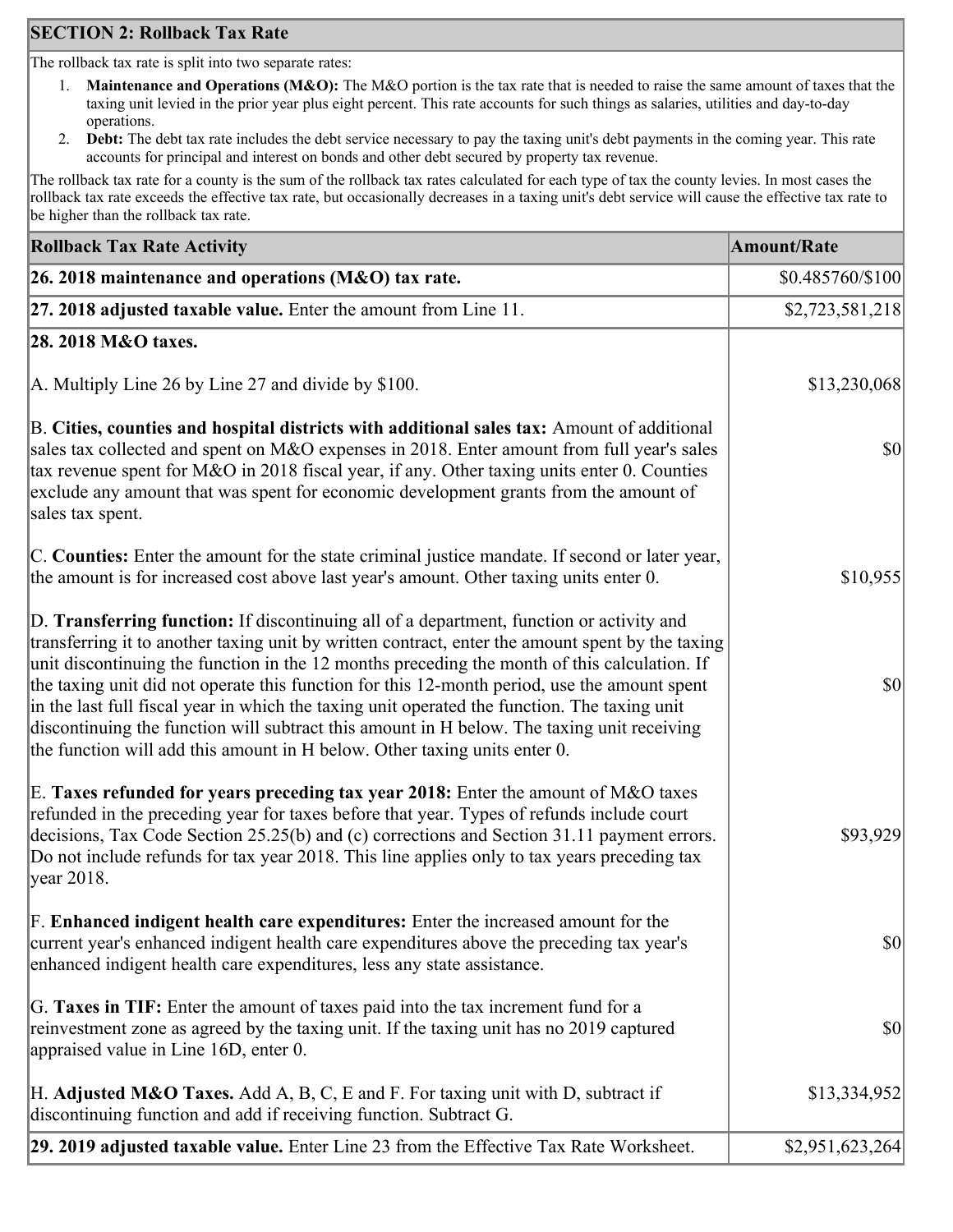| 30. 2019 effective maintenance and operations rate. Divide Line 28H by Line 29 and<br>multiply by \$100.                                                                                                                                                                                                                                                                                      | $$0.451784/\$100$ |
|-----------------------------------------------------------------------------------------------------------------------------------------------------------------------------------------------------------------------------------------------------------------------------------------------------------------------------------------------------------------------------------------------|-------------------|
| $31.2019$ rollback maintenance and operation rate. Multiply Line 30 by 1.08.                                                                                                                                                                                                                                                                                                                  | \$0.487926/\$100  |
| 32. Total 2019 debt to be paid with property taxes and additional sales tax revenue.<br>Debt means the interest and principal that will be paid on debts that:<br>$(1)$ are paid by property taxes,<br>$(2)$ are secured by property taxes,<br>$(3)$ are scheduled for payment over a period longer than one year and<br>$(4)$ are not classified in the taxing unit's budget as M&O expenses |                   |
| A. Debt also includes contractual payments to other taxing units that have incurred debts on<br>behalf of this taxing unit, if those debts meet the four conditions above. Include only<br>amounts that will be paid from property tax revenue. Do not include appraisal district budget<br>payments. Enter debt amount.                                                                      | \$335,691         |
| B. Subtract unencumbered fund amount used to reduce total debt.                                                                                                                                                                                                                                                                                                                               | \$0               |
| C. Subtract amount paid from other resources.                                                                                                                                                                                                                                                                                                                                                 |                   |
| D. Adjusted debt. Subtract B and C from A.                                                                                                                                                                                                                                                                                                                                                    | \$0               |
|                                                                                                                                                                                                                                                                                                                                                                                               | \$335,691         |
| 33. Certified 2018 excess debt collections. Enter the amount certified by the collector.                                                                                                                                                                                                                                                                                                      | \$0               |
| 34. Adjusted 2019 debt. Subtract Line 33 from Line 32D.                                                                                                                                                                                                                                                                                                                                       | \$335,691         |
| 35. Certified 2019 anticipated collection rate. Enter the rate certified by the collector. If<br>the rate is 100 percent or greater, enter 100 percent.                                                                                                                                                                                                                                       | 100.00%           |
| 36. 2019 debt adjusted for collections. Divide Line 34 by Line 35                                                                                                                                                                                                                                                                                                                             | \$335,691         |
| 37. 2019 total taxable value. Enter the amount on Line 19.                                                                                                                                                                                                                                                                                                                                    | \$3,027,057,849   |
| <b>38. 2019 debt tax rate.</b> Divide Line 36 by Line 37 and multiply by \$100.                                                                                                                                                                                                                                                                                                               | \$0.011089/\$100  |
| 39. 2019 rollback tax rate. Add Lines 31 and 38.                                                                                                                                                                                                                                                                                                                                              | \$0.499015/\$100  |
| 40. COUNTIES ONLY. Add together the rollback tax rates for each type of tax the county<br>levies. The total is the 2019 county rollback tax rate.                                                                                                                                                                                                                                             | \$0.587917/\$100  |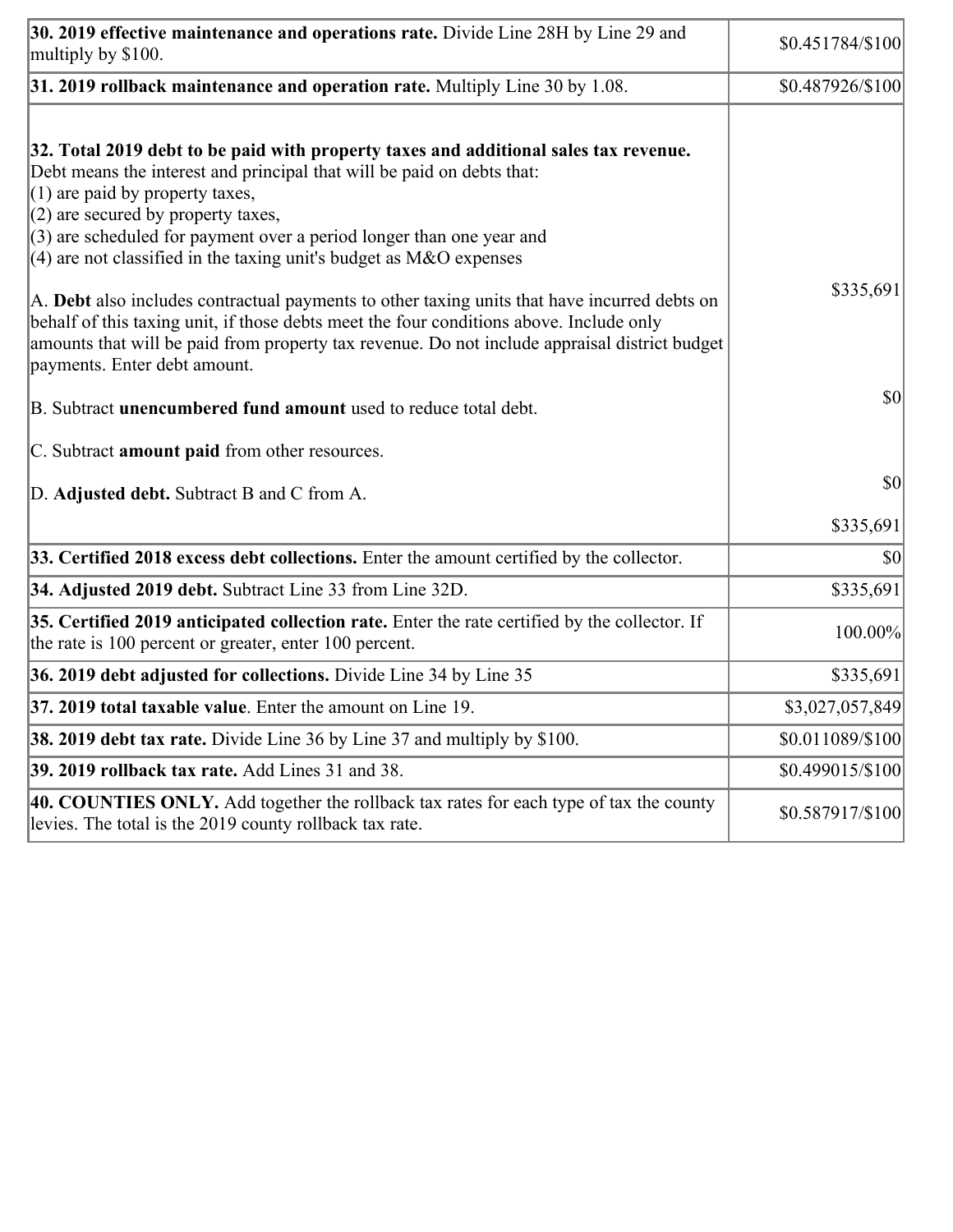# **2019 Tax Rate Calculation Worksheet** Date: 09/30/2019 11:46 AM **Taxing Units Other Than School Districts or Water Districts HARDIN COUNTY**

Taxing Unit Name **Phone** *(area code and number)* Phone *(area code and number)* 

Taxing Unit's Address, City, State, Zip Taxing Unit's Website Address

**GENERAL INFORMATION:** Tax Code Section 26.04(c) requires an officer or employee designated by the governing body to calculate the effective tax rate and rollback tax rate for the taxing unit. These tax rates are expressed in dollars per \$100 of taxable value calculated. The calculation process starts afterthe chief appraiser delivers to the taxing unit the certified appraisal roll and the estimated values of properties under protest.

**\_\_\_\_\_\_\_\_\_\_\_\_\_\_\_\_\_\_\_\_\_\_\_\_\_\_\_\_\_\_\_\_\_\_** \_\_\_\_\_\_\_\_\_\_\_\_\_\_\_\_\_\_\_\_\_\_\_\_\_

School districts do not use this form, but instead use Comptroller Form 50-859 Tax Rate Calculation Worksheet for School Districts.

Water districts as defined under Water Code Section 49.001(1) do not use this form, but instead use Comptroller Form 50-858 Water District Rollback Tax Rate Worksheet.

This worksheet is provided to assist taxing units in determining tax rates. The information provided in this worksheet is offered as technical assistance and not legal advice. Taxing units should consult legal counsel for interpretations of law regarding tax rate preparation and adoption.

**SECTION 1: Effective Tax Rate (No New Taxes) (Special Road & Bridge Fund)**

The effective tax rate enables the public to evaluate the relationship between taxes for the prior year and for the current year based on a tax rate that would produce the same amount of taxes (no new taxes) if applied to the same properties that are taxed in both years. When appraisal values increase, the effective tax rate should decrease.

The effective tax rate for a county is the sum of the effective tax rates calculated for each type of tax the county levies.

| <b>Effective Tax Rate Activity</b>                                                                                                                                                                                                                                                                                                                                                                                                                              | <b>Amount/Rate</b> |
|-----------------------------------------------------------------------------------------------------------------------------------------------------------------------------------------------------------------------------------------------------------------------------------------------------------------------------------------------------------------------------------------------------------------------------------------------------------------|--------------------|
| 1. 2018 total taxable value. Enter the amount of 2018 taxable value on the 2018 tax roll<br>today. Include any adjustments since last year's certification; exclude Tax Code Section<br>$[25.25(d)$ one-third over-appraisal corrections from these adjustments. This total includes the<br>taxable value of homesteads with tax ceilings (will deduct in Line 2) and the captured value<br>for tax increment financing (will deduct taxes in Line 14). $^{20}$ | \$3,100,010,140]   |
| 2. 2018 tax ceilings. Counties, cities and junior college districts. Enter 2018 total taxable<br>value of homesteads with tax ceilings. These include the homesteads of homeowners age 65<br>or older or disabled. Other taxing units enter 0. If your taxing units adopted the tax ceiling<br>provision in 2018 or a prior year for homeowners age 65 or older or disabled, use this step. <sup>2</sup>                                                        | \$370,501,012      |
| 3. Preliminary 2018 adjusted taxable value. Subtract Line 2 from Line 1.                                                                                                                                                                                                                                                                                                                                                                                        | \$2,729,509,128    |
| 4. 2018 total adopted tax rate.                                                                                                                                                                                                                                                                                                                                                                                                                                 | \$0.088103/\$100   |
| 5. 2018 taxable value lost because court appeals of ARB decisions reduced 2018<br>appraised value.<br>A. Original 2018 ARB Values:                                                                                                                                                                                                                                                                                                                              | \$2,738,210        |
| B. 2018 values resulting from final court decisions:                                                                                                                                                                                                                                                                                                                                                                                                            | \$1,953,950        |
| C. 2018 value loss. Subtract B from $A3$                                                                                                                                                                                                                                                                                                                                                                                                                        | \$784,260          |
| $\vert$ 6. 2018 taxable value, adjusted for court-ordered reductions. Add Line 3 and Line 5C.                                                                                                                                                                                                                                                                                                                                                                   | \$2,730,293,388    |
| 7. 2018 taxable value of property in territory the taxing unit deannexed after Jan. 1,<br><b>2018.</b> Enter the 2018 value of property in deannexed territory. <sup>4</sup>                                                                                                                                                                                                                                                                                    | $ 10\rangle$       |
| 8. 2018 taxable value lost because property first qualified for an exemption in 2019.<br>Note that lowering the amount or percentage of an existing exemption does not create a new<br>exemption or reduce taxable value. If the taxing unit increased an original exemption, use                                                                                                                                                                               |                    |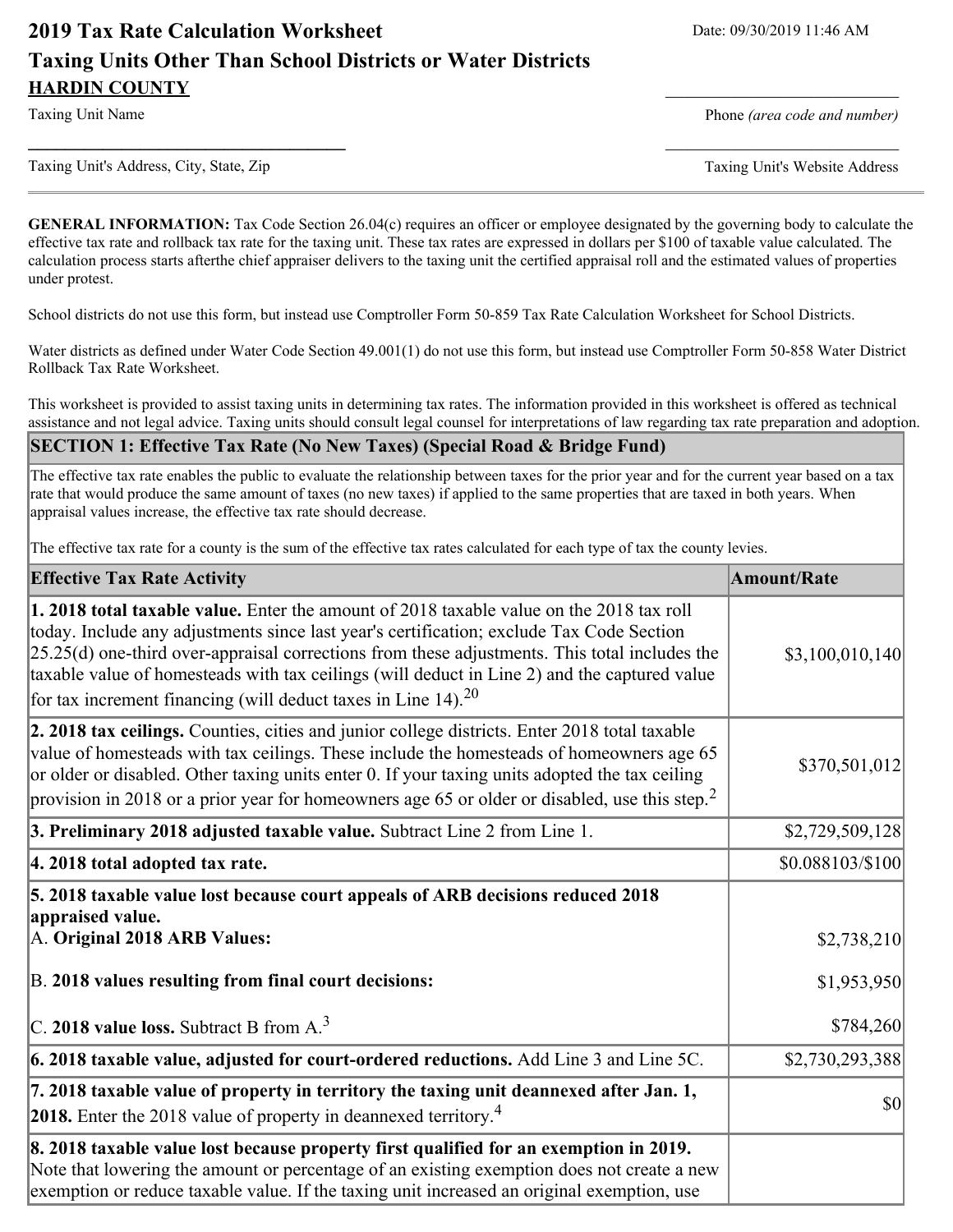| the difference between the original exempted amount and the increased exempted amount.<br>Do not include value lost due to freeport or goods-in-transit exemptions.                                                                                                                                                                                                                                      |                 |
|----------------------------------------------------------------------------------------------------------------------------------------------------------------------------------------------------------------------------------------------------------------------------------------------------------------------------------------------------------------------------------------------------------|-----------------|
| A. Absolute exemptions. Use 2018 market value:                                                                                                                                                                                                                                                                                                                                                           | \$1,085,430     |
| B. Partial exemptions. 2019 exemption amount or 2019 percentage exemption times 2018<br>value:                                                                                                                                                                                                                                                                                                           | \$5,626,740     |
| C. Value loss. Add A and $B^5$ .                                                                                                                                                                                                                                                                                                                                                                         | \$6,712,170     |
| 9. 2018 taxable value lost because property first qualified for agricultural appraisal (1-<br>d or 1-d-1), timber appraisal, recreational/scenic appraisal or public access airport<br>special appraisal in 2019. Use only properties that qualified in 2019 for the first time; do<br>not use properties that qualified in 2018.                                                                        |                 |
| A. 2018 market value:                                                                                                                                                                                                                                                                                                                                                                                    | 30              |
| B. 2019 productivity or special appraised value:                                                                                                                                                                                                                                                                                                                                                         | \$0             |
| C. Value loss. Subtract B from $A6$                                                                                                                                                                                                                                                                                                                                                                      | 30              |
| 10. Total adjustments for lost value. Add lines 7, 8C and 9C.                                                                                                                                                                                                                                                                                                                                            | \$6,712,170     |
| 11. 2018 adjusted taxable value. Subtract Line 10 from Line 6.                                                                                                                                                                                                                                                                                                                                           | \$2,723,581,218 |
| 12. Adjusted 2018 taxes. Multiply Line 4 by Line 11 and divide by \$100.                                                                                                                                                                                                                                                                                                                                 | \$2,399,556     |
| 13. Taxes refunded for years preceding tax year 2018. Enter the amount of taxes refunded<br>by the taxing unit for tax years preceding tax year 2018. Types of refunds include court<br>decisions, Tax Code Section 25.25(b) and (c) corrections and Tax Code Section 31.11<br>payment errors. Do not include refunds for tax year 2018. This line applies only to tax years<br>preceding tax year 2018. | \$17,036        |
| 14. Taxes in tax increment financing (TIF) for tax year 2018. Enter the amount of taxes<br>paid into the tax increment fund for a reinvestment zone as agreed by the taxing unit. If the<br>taxing unit has no 2019 captured appraised value in Line 16D, enter $0.8$                                                                                                                                    | 30              |
| 15. Adjusted 2018 taxes with refunds and TIF adjustment. Add Lines 12 and 13, subtract<br>Line $149$                                                                                                                                                                                                                                                                                                     | \$2,416,592     |
| 16. Total 2019 taxable value on the 2019 certified appraisal roll today. This value<br>includes only certified values and includes the total taxable value of homesteads with tax<br>ceilings (will deduct in Line 18). These homesteads include homeowners age 65 or older or<br>disabled. <sup>10</sup>                                                                                                |                 |
| A. Certified values:                                                                                                                                                                                                                                                                                                                                                                                     | \$3,389,578,069 |
| B. Counties: Include railroad rolling stock values certified by the Comptroller's office:                                                                                                                                                                                                                                                                                                                | \$15,402,008    |
| C. Pollution control and energy storage system exemption: Deduct the value of property<br>exempted for the current tax year for the first time as pollution control or energy storage<br>system property:                                                                                                                                                                                                | \$0             |
| D. Tax increment financing: Deduct the 2019 captured appraised value of property taxable<br>by a taxing unit in a tax increment financing zone for which the 2019 taxes will be deposited<br>into the tax increment fund. Do not include any new property value that will be included in                                                                                                                 | \$0             |
| Line 21 below. $11$                                                                                                                                                                                                                                                                                                                                                                                      | \$3,404,980,077 |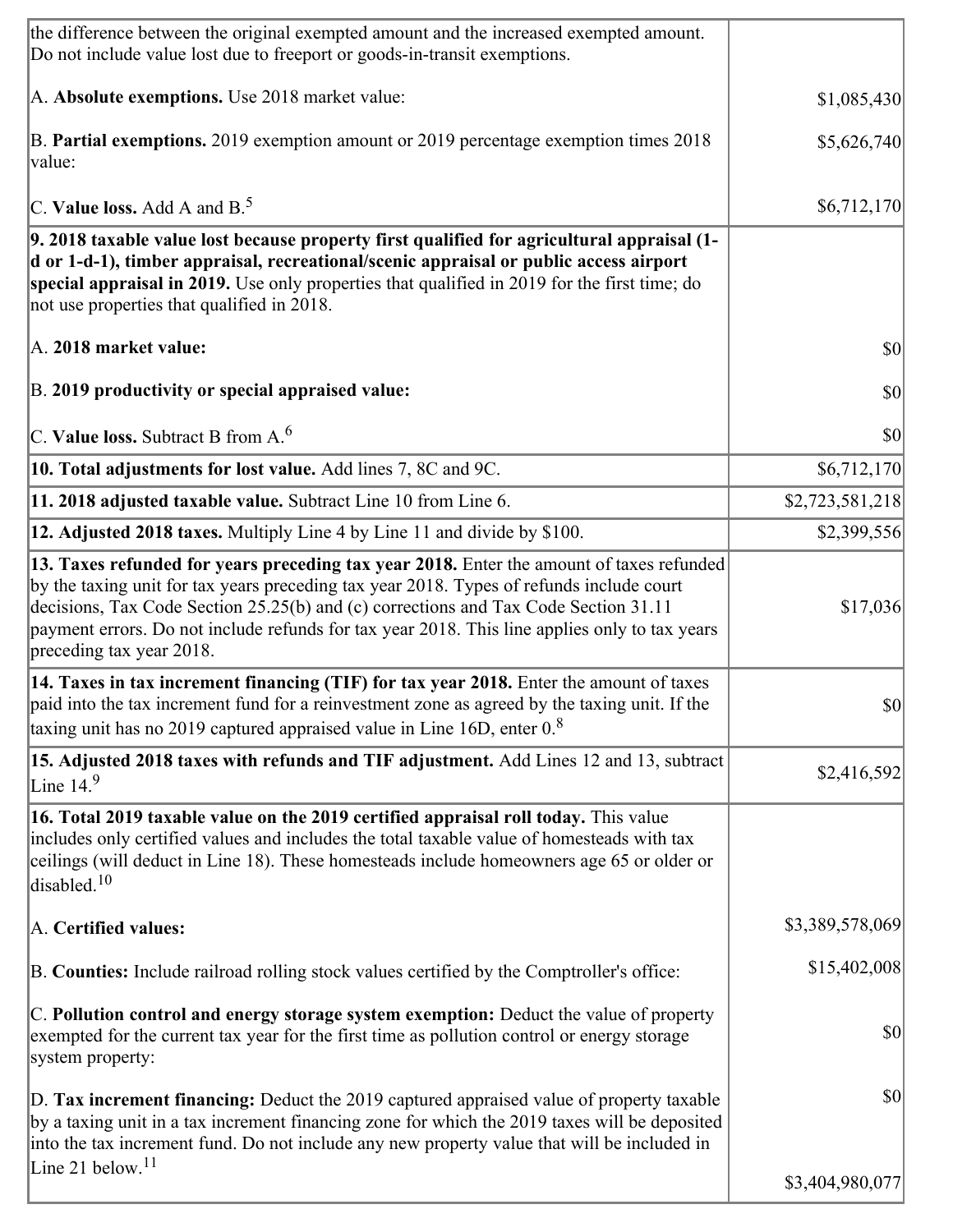| E. Total 2019 value. Add A and B, then subtract C and D.                                                                                                                                                                                                                                                                                                                                                                                                                                                                                                                                                                                                                                                                 |                   |
|--------------------------------------------------------------------------------------------------------------------------------------------------------------------------------------------------------------------------------------------------------------------------------------------------------------------------------------------------------------------------------------------------------------------------------------------------------------------------------------------------------------------------------------------------------------------------------------------------------------------------------------------------------------------------------------------------------------------------|-------------------|
| $ 17$ . Total value of properties under protest or not included on certified appraisal roll. <sup>12</sup>                                                                                                                                                                                                                                                                                                                                                                                                                                                                                                                                                                                                               |                   |
| A. 2019 taxable value of properties under protest. The chief appraiser certifies a list of<br>properties still under ARB protest. The list shows the appraisal district's value and the<br>taxpayer's claimed value, if any, or an estimate of the value if the taxpayer wins. For each of<br>the properties under protest, use the lowest of these values. Enter the total value. <sup>13</sup>                                                                                                                                                                                                                                                                                                                         | \$30,235,489      |
| B. 2019 value of properties not under protest or included on certified appraisal roll.<br>The chief appraiser gives taxing units a list of those taxable properties that the chief<br>appraiser knows about, but are not included in the appraisal roll certification. These<br>properties also are not on the list of properties that are still under protest. On this list of<br>properties, the chief appraiser includes the market value, appraised value and exemptions for<br>the preceding year and a reasonable estimate of the market value, appraised value and<br>exemptions for the current year. Use the lower market, appraised or taxable value (as<br>appropriate). Enter the total value. <sup>14</sup> | \$0               |
|                                                                                                                                                                                                                                                                                                                                                                                                                                                                                                                                                                                                                                                                                                                          | \$30,235,489      |
| C. Total value under protest or not certified. Add A and B.                                                                                                                                                                                                                                                                                                                                                                                                                                                                                                                                                                                                                                                              |                   |
| 18. 2019 tax ceilings. Counties, cities and junior colleges enter 2019 total taxable value of<br>homesteads with tax ceilings. These include the homesteads of homeowners age 65 or older<br>or disabled. Other taxing units enter 0. If your taxing units adopted the tax ceiling provision<br>in 2018 or a prior year for homeowners age 65 or older or disabled, use this step. <sup>15</sup>                                                                                                                                                                                                                                                                                                                         | \$408,157,717     |
| 19. 2019 total taxable value. Add Lines 16E and 17C. Subtract Line 18.                                                                                                                                                                                                                                                                                                                                                                                                                                                                                                                                                                                                                                                   | \$3,027,057,849   |
| 20. Total 2019 taxable value of properties in territory annexed after Jan. 1, 2018.<br>Include both real and personal property. Enter the 2019 value of property in territory<br>$\frac{16}{2}$                                                                                                                                                                                                                                                                                                                                                                                                                                                                                                                          | \$0               |
| 21. Total 2019 taxable value of new improvements and new personal property located<br>in new improvements. New means the item was not on the appraisal roll in 2018. An<br>improvement is a building, structure, fixture or fence erected on or affixed to land. New<br>additions to existing improvements may be included if the appraised value can be<br>determined. New personal property in a new improvement must have been brought into the<br>taxing unit after Jan. 1, 2018, and be located in a new improvement. New improvements do<br>include property on which a tax abatement agreement has expired for $2019$ . <sup>17</sup>                                                                             | \$75,434,585      |
| 22. Total adjustments to the 2019 taxable value. Add Lines 20 and 21.                                                                                                                                                                                                                                                                                                                                                                                                                                                                                                                                                                                                                                                    | \$75,434,585      |
| 23. 2019 adjusted taxable value. Subtract Line 22 from Line 19.                                                                                                                                                                                                                                                                                                                                                                                                                                                                                                                                                                                                                                                          | \$2,951,623,264   |
| 24. 2019 effective tax rate. Divide Line 15 by Line 23 and multiply by $$100$ . <sup>18</sup>                                                                                                                                                                                                                                                                                                                                                                                                                                                                                                                                                                                                                            | \$0.081873/\$100  |
| 25. COUNTIES ONLY. Add together the effective tax rates for each type of tax the county<br>levies. The total is the 2019 county effective tax rate. <sup>19</sup>                                                                                                                                                                                                                                                                                                                                                                                                                                                                                                                                                        | $$0.543635/\$100$ |
|                                                                                                                                                                                                                                                                                                                                                                                                                                                                                                                                                                                                                                                                                                                          |                   |

- <sup>1</sup>Tex. Tax Code Section 26.012(14) <sup>9</sup>Tex. Tax Code Section 26.012(13) <sup>9</sup>Tex. Tax Code Section 26.012 <sup>2</sup>Tex. Tax Code Section 26.012(14)<br><sup>3</sup>Tex. Tax Code Section 26.012(13)
	-
	-
- <sup>3</sup>Tex. Tax Code Section 26.012(13) <sup>11</sup>Tex. Tax Code Section 26.03(c) <sup>4</sup>Tex. Tax Code Section 26.01(c)
- <sup>4</sup>Tex. Tax Code Section 26.012(15) <sup>12</sup>Tex. Tax Code Section 26.01(c) and (d)<br><sup>5</sup>Tex. Tax Code Section 26.012(15) <sup>13</sup>Tex. Tax Code Section 26.01(c)
	-
- <sup>6</sup>Tex. Tax Code Section 26.012(15)<br><sup>7</sup>Tex. Tax Code Section 26.012(13)
- 
- 
- 
- 
- <sup>13</sup>Tex. Tax Code Section 26.01(c) <sup>14</sup>Tex. Tax Code Section 26.01(d)
- 
- <sup>7</sup>Tex. Tax Code Section 26.012(13) <sup>15</sup>Tex. Tax Code Section 26.012(6)<br><sup>8</sup>Tex. Tax Code Section 26.03(c) <sup>16</sup>Tex. Tax Code Section 26.012(17)  $16$ Tex. Tax Code Section 26.012(17)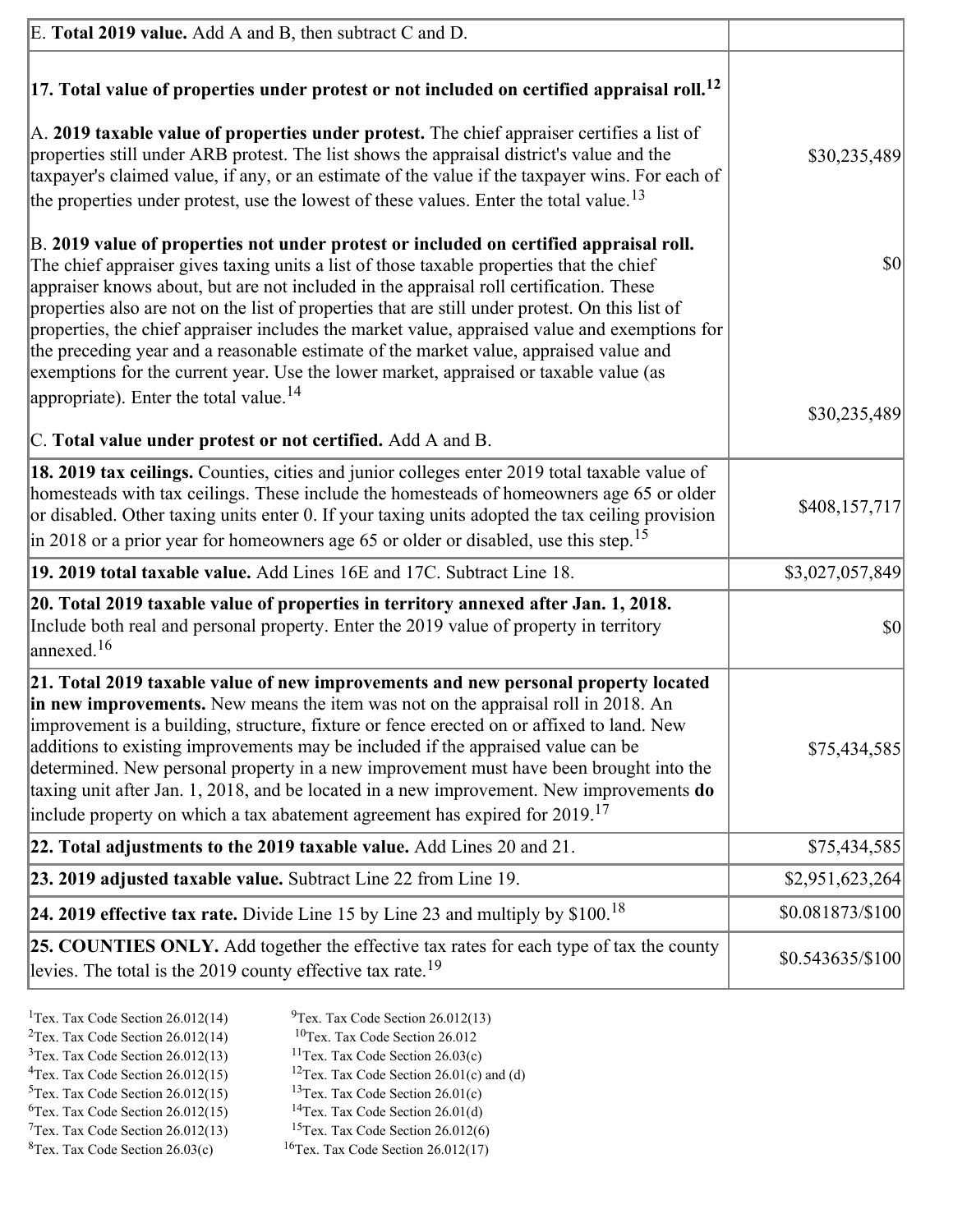## **SECTION 2: Rollback Tax Rate (Special Road & Bridge Fund)**

The rollback tax rate is split into two separate rates:

- 1. **Maintenance and Operations (M&O):** The M&O portion is the tax rate that is needed to raise the same amount of taxes that the taxing unit levied in the prior year plus eight percent. This rate accounts for such things as salaries, utilities and day-to-day operations.
- 2. **Debt:** The debt tax rate includes the debt service necessary to pay the taxing unit's debt payments in the coming year. This rate accounts for principal and interest on bonds and other debt secured by property tax revenue.

The rollback tax rate for a county is the sum of the rollback tax rates calculated for each type of tax the county levies. In most cases the rollback tax rate exceeds the effective tax rate, but occasionally decreases in a taxing unit's debt service will cause the effective tax rate to be higher than the rollback tax rate.

| <b>Rollback Tax Rate Activity</b>                                                                                                                                                                                                                                                                                                                                                                                                                                                                                                                                                                                                                                       | <b>Amount/Rate</b>                  |
|-------------------------------------------------------------------------------------------------------------------------------------------------------------------------------------------------------------------------------------------------------------------------------------------------------------------------------------------------------------------------------------------------------------------------------------------------------------------------------------------------------------------------------------------------------------------------------------------------------------------------------------------------------------------------|-------------------------------------|
| 26. 2018 maintenance and operations ( $M&O$ ) tax rate.                                                                                                                                                                                                                                                                                                                                                                                                                                                                                                                                                                                                                 | \$0.088103/\$100                    |
| 27. 2018 adjusted taxable value. Enter the amount from Line 11.                                                                                                                                                                                                                                                                                                                                                                                                                                                                                                                                                                                                         | \$2,723,581,218                     |
| 28. 2018 M&O taxes.                                                                                                                                                                                                                                                                                                                                                                                                                                                                                                                                                                                                                                                     |                                     |
| A. Multiply Line 26 by Line 27 and divide by $$100$ .                                                                                                                                                                                                                                                                                                                                                                                                                                                                                                                                                                                                                   | \$2,399,556                         |
| B. Cities, counties and hospital districts with additional sales tax: Amount of additional<br>sales tax collected and spent on M&O expenses in 2018. Enter amount from full year's sales<br>tax revenue spent for M&O in 2018 fiscal year, if any. Other taxing units enter 0. Counties<br>exclude any amount that was spent for economic development grants from the amount of<br>sales tax spent.                                                                                                                                                                                                                                                                     | <b>\$0</b>                          |
| C. Counties: Enter the amount for the state criminal justice mandate. If second or later year,<br>the amount is for increased cost above last year's amount. Other taxing units enter 0.                                                                                                                                                                                                                                                                                                                                                                                                                                                                                | \$10,955                            |
| D. Transferring function: If discontinuing all of a department, function or activity and<br>transferring it to another taxing unit by written contract, enter the amount spent by the taxing<br>unit discontinuing the function in the 12 months preceding the month of this calculation. If<br>the taxing unit did not operate this function for this 12-month period, use the amount spent<br>in the last full fiscal year in which the taxing unit operated the function. The taxing unit<br>discontinuing the function will subtract this amount in H below. The taxing unit receiving<br>the function will add this amount in H below. Other taxing units enter 0. | $\vert \mathbf{S} \mathbf{0} \vert$ |
| E. Taxes refunded for years preceding tax year 2018: Enter the amount of M&O taxes<br>refunded in the preceding year for taxes before that year. Types of refunds include court<br>decisions, Tax Code Section 25.25(b) and (c) corrections and Tax Code Section 31.11<br>payment errors. Do not include refunds for tax year 2018. This line applies only to tax years<br>preceding tax year 2018.                                                                                                                                                                                                                                                                     | \$19,190                            |
| F. Enhanced indigent health care expenditures: Enter the increased amount for the<br>current year's enhanced indigent health care expenditures above the preceding tax year's<br>enhanced indigent health care expenditures, less any state assistance.                                                                                                                                                                                                                                                                                                                                                                                                                 | <b>\$0</b>                          |
| G. Taxes in TIF: Enter the amount of taxes paid into the tax increment fund for a<br>reinvestment zone as agreed by the taxing unit. If the taxing unit has no 2019 captured<br>appraised value in Line 16D, enter 0.                                                                                                                                                                                                                                                                                                                                                                                                                                                   | $ 10\rangle$                        |
| H. Adjusted M&O Taxes. Add A, B, C, E and F. For taxing unit with D, subtract if<br>discontinuing function and add if receiving function. Subtract G.                                                                                                                                                                                                                                                                                                                                                                                                                                                                                                                   | \$2,429,701                         |
| 29. 2019 adjusted taxable value. Enter Line 23 from the Effective Tax Rate Worksheet.                                                                                                                                                                                                                                                                                                                                                                                                                                                                                                                                                                                   | \$2,951,623,264                     |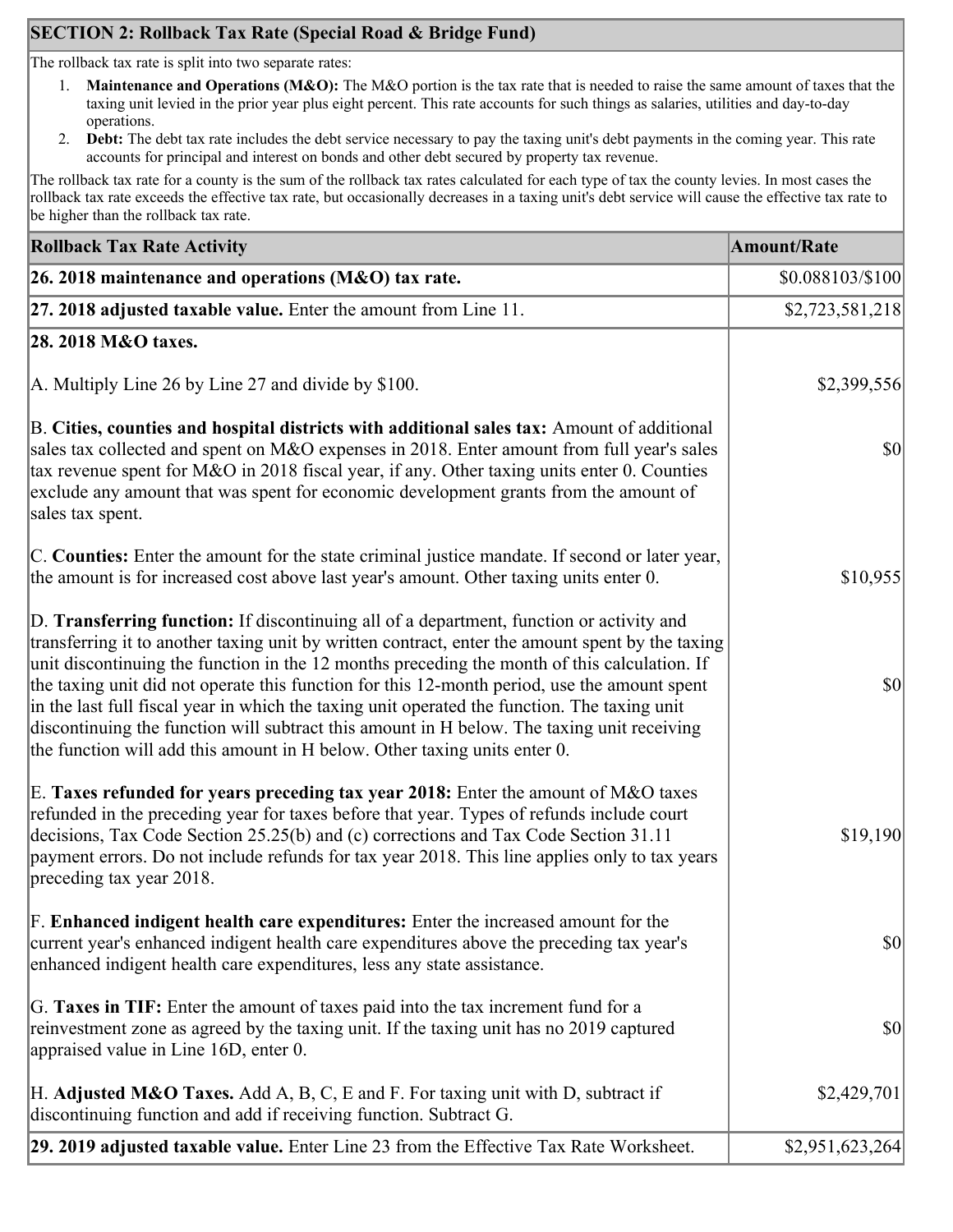| 30. 2019 effective maintenance and operations rate. Divide Line 28H by Line 29 and<br>multiply by \$100.                                                                                                                                                                                                                                                                                      | $$0.082317/\$100$ |
|-----------------------------------------------------------------------------------------------------------------------------------------------------------------------------------------------------------------------------------------------------------------------------------------------------------------------------------------------------------------------------------------------|-------------------|
| $31.2019$ rollback maintenance and operation rate. Multiply Line 30 by 1.08.                                                                                                                                                                                                                                                                                                                  | \$0.088902/\$100  |
| 32. Total 2019 debt to be paid with property taxes and additional sales tax revenue.<br>Debt means the interest and principal that will be paid on debts that:<br>$(1)$ are paid by property taxes,<br>$(2)$ are secured by property taxes,<br>$(3)$ are scheduled for payment over a period longer than one year and<br>$(4)$ are not classified in the taxing unit's budget as M&O expenses |                   |
| A. Debt also includes contractual payments to other taxing units that have incurred debts on<br>behalf of this taxing unit, if those debts meet the four conditions above. Include only<br>amounts that will be paid from property tax revenue. Do not include appraisal district budget<br>payments. Enter debt amount.                                                                      | $ 10\rangle$      |
| B. Subtract <b>unencumbered fund amount</b> used to reduce total debt.                                                                                                                                                                                                                                                                                                                        | $ 10\rangle$      |
| C. Subtract <b>amount paid</b> from other resources.                                                                                                                                                                                                                                                                                                                                          |                   |
| D. Adjusted debt. Subtract B and C from A.                                                                                                                                                                                                                                                                                                                                                    | $ 10\rangle$      |
|                                                                                                                                                                                                                                                                                                                                                                                               | $ 10\rangle$      |
| 33. Certified 2018 excess debt collections. Enter the amount certified by the collector.                                                                                                                                                                                                                                                                                                      | $ 10\rangle$      |
| 34. Adjusted 2019 debt. Subtract Line 33 from Line 32D.                                                                                                                                                                                                                                                                                                                                       | \$0               |
| 35. Certified 2019 anticipated collection rate. Enter the rate certified by the collector. If<br>the rate is 100 percent or greater, enter 100 percent.                                                                                                                                                                                                                                       | 100.00%           |
| 36. 2019 debt adjusted for collections. Divide Line 34 by Line 35                                                                                                                                                                                                                                                                                                                             | $ 10\rangle$      |
| 37. 2019 total taxable value. Enter the amount on Line 19.                                                                                                                                                                                                                                                                                                                                    | \$3,027,057,849   |
| <b>38. 2019 debt tax rate.</b> Divide Line 36 by Line 37 and multiply by \$100.                                                                                                                                                                                                                                                                                                               | \$0.000000/\$100  |
| 39. 2019 rollback tax rate. Add Lines 31 and 38.                                                                                                                                                                                                                                                                                                                                              | \$0.088902/\$100  |
| 40. COUNTIES ONLY. Add together the rollback tax rates for each type of tax the county<br>levies. The total is the 2019 county rollback tax rate.                                                                                                                                                                                                                                             | \$0.587917/\$100  |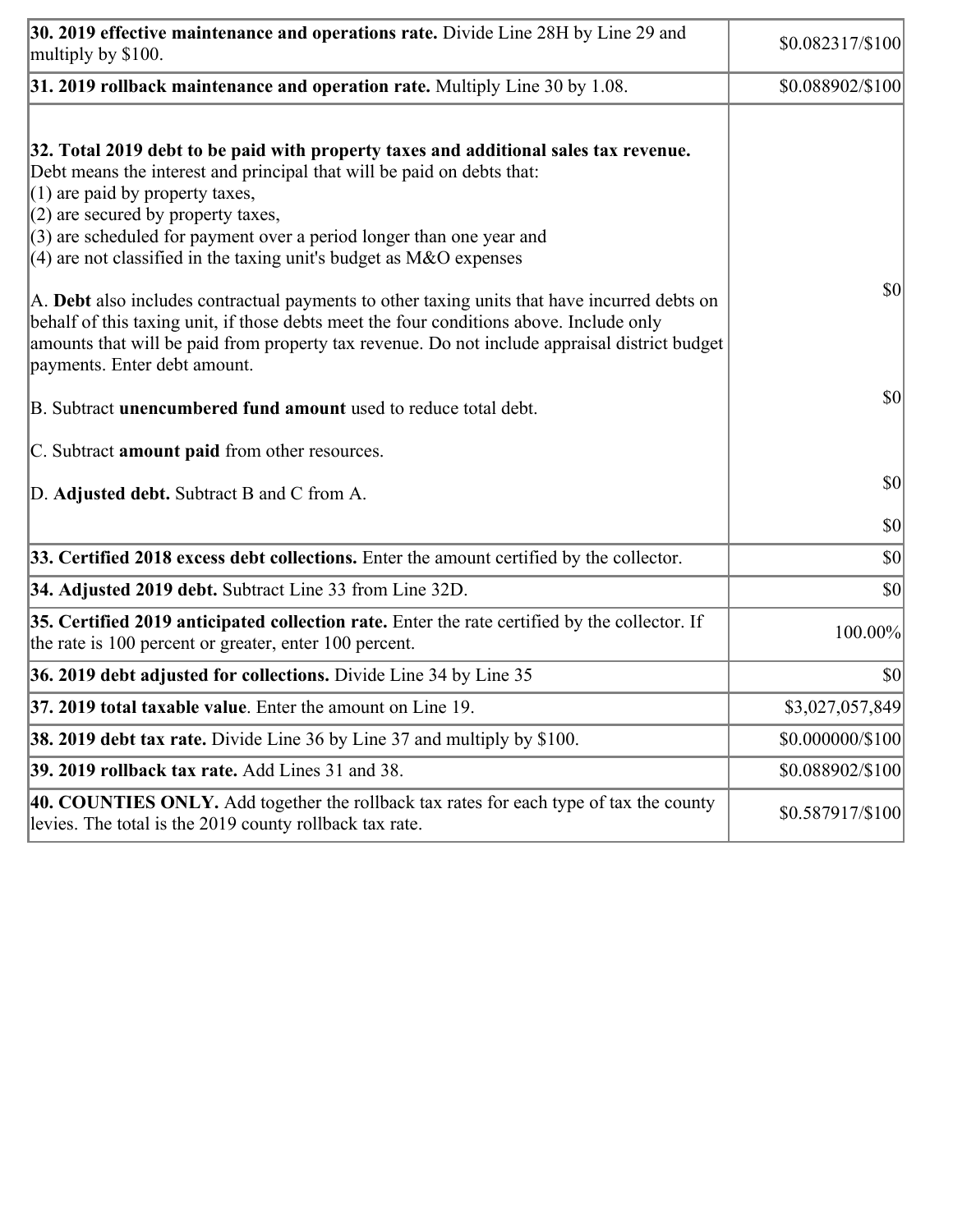## **SECTION 3: Additional Sales Tax to Reduce Property Taxes**

Cities, counties and hospital districts may levy a sales tax specifically to reduce property taxes. Local voters by election must approve imposing orabolishing the additional sales tax. If approved, the taxing unit must reduce its effective and rollback tax rates to offset the expected sales tax revenue.

This section should only be completed by a county, city or hospital district that is required to adjust its effective tax rate and/or rollback tax rate because it adopted the additional sales tax.

| <b>Activity</b>                                                                                                                                                                                                                                                                                                                                                                                                                                                                                                                                                                    | <b>Amount/Rate</b> |
|------------------------------------------------------------------------------------------------------------------------------------------------------------------------------------------------------------------------------------------------------------------------------------------------------------------------------------------------------------------------------------------------------------------------------------------------------------------------------------------------------------------------------------------------------------------------------------|--------------------|
| 41. Taxable Sales. For taxing units that adopted the sales tax in November 2018 or May<br>[2019, enter the Comptroller's estimate of taxable sales for the previous four quarters. <sup>20</sup><br>Estimates of taxable sales may be obtained through the Comptroller's Allocation Historical<br><b>Summary</b> webpage. Taxing units that adopted the sales tax before November 2018, skip this<br>line.                                                                                                                                                                         | $ 10\rangle$       |
| 42. Estimated sales tax revenue. Counties exclude any amount that is or will be spent for<br>economic development grants from the amount of estimated sales tax revenue. <sup>21</sup> Taxing<br>units that adopted the sales tax in November 2018 or in May 2019.<br>Multiply the amount on Line 41 by the sales tax rate (.01, .005 or .0025, as applicable) and<br>multiply the result by .95. <sup>22</sup><br> - or -<br>Taxing units that adopted the sales tax before November 2018.<br>Enter the sales tax revenue for the previous four quarters. Do not multiply by .95. | $ 10\rangle$       |
| 43. 2019 total taxable value. Enter the amount from Line 37 of the Rollback Tax Rate<br>Worksheet.                                                                                                                                                                                                                                                                                                                                                                                                                                                                                 | \$3,027,057,849    |
| 44. Sales tax adjustment rate. Divide Line 42 by Line 43 and multiply by $$100$ .                                                                                                                                                                                                                                                                                                                                                                                                                                                                                                  | \$0/\$100          |
| 45. 2019 effective tax rate, unadjusted for sales tax. <sup>23</sup> Enter the rate from Line 24 or 25,<br>as applicable, on the Effective Tax Rate Worksheet.                                                                                                                                                                                                                                                                                                                                                                                                                     | $$0.543635/\$100$  |
| 46. 2019 effective tax rate, adjusted for sales tax. Taxing units that adopted the sales tax in<br>November 2018 or in May 2019. Subtract Line 44 from Line 45. Skip to Line 47 if you<br>adopted the additional sales tax before November 2018.                                                                                                                                                                                                                                                                                                                                   | \$0.543635/\$100   |
| 47. 2019 rollback tax rate, unadjusted for sales tax. <sup>24</sup> Enter the rate from Line 39 or 40,<br>as applicable, of the Rollback Tax Rate Worksheet.                                                                                                                                                                                                                                                                                                                                                                                                                       | \$0.587917/\$100   |
| [48. 2019 rollback tax rate, adjusted for sales tax. Subtract Line 44 from Line 47.                                                                                                                                                                                                                                                                                                                                                                                                                                                                                                | \$0.587917/\$100   |

<sup>17</sup>Tex. Tax Code Section 26.012(17)

<sup>18</sup>Tex. Tax Code Section 26.04(c)

<sup>19</sup>Tex. Tax Code Section 26.04(d)

 $20$ Tex. Tax Code Section 26.041(d)

<sup>21</sup>Tex. Tax Code Section  $26.041(i)$ 

 $22$ Tex. Tax Code Section 26.041(d)

 $23$ Tex. Tax Code Section 26.04(c)  $24$ Tex. Tax Code Section 26.04(c)